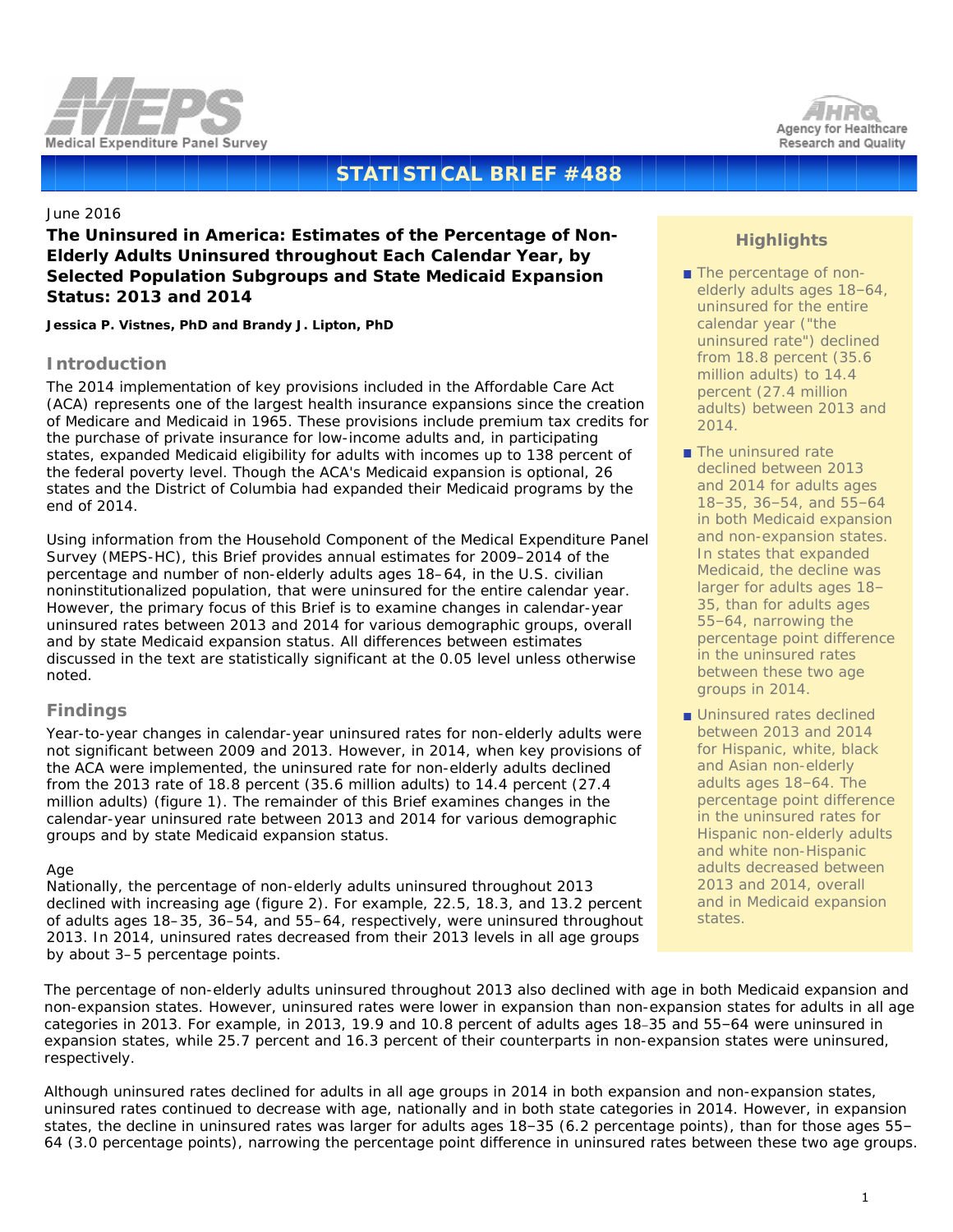### *Race/ethnicity/nativity*

In 2013, white non-Hispanic adults had a lower uninsured rate than Hispanic, black non-Hispanic and Asian non-Hispanic adults (13.2 percent for white non-Hispanic adults, 24.9 percent for Hispanic adults born in the U.S., 51.1 percent for Hispanic adults not born in the U.S., 21.1 percent for black non-Hispanic adults, and 17.4 percent for Asian non-Hispanic adults) (figure 3). In 2014, uninsured rates declined for Hispanic, black non-Hispanic, white non-Hispanic and Asian non-Hispanic non-elderly adults. The decline for Asian non-Hispanic adults was larger than that for white non-Hispanic adults (p < 0.10), so that by 2014 there was no statistically significant percentage point difference in uninsured rates for adults in these two racial/ethnic groups. The difference in percentage points between uninsured rates for Hispanic adults born in the U.S. and white non-Hispanic adults also narrowed in 2014 (from 11.7 percentage points in 2013 to 7.7 percentage points) and the percentage point gap between Hispanic adults not born in the U.S. and white non-Hispanic adults narrowed slightly but remained large.

Similar to findings for all states, uninsured rates declined for Hispanic, white non-Hispanic, black non-Hispanic and Asian non-Hispanic adults in expansion and non-expansion states. The narrowing of the difference in uninsured rates for Hispanic non-elderly adults that were both born and not born in the U.S. and white non-Hispanic adults, described above, occurred only in expansion states.

#### *Sex*

Uninsured rates for non-elderly men were higher than for women, both overall and in Medicaid expansion and nonexpansion states in both 2013 and 2014 (figure 4). In 2014, uninsured rates declined for both men and women (21.6 to 16.8 percent for men and 16.1 to 12.0 percent for women). In Medicaid expansion states, uninsured rates declined from 19.5 to 14.0 percent for men and from 13.2 to 8.5 percent for women. In non-expansion states, rates declined from 24.2 percent to 20.2 percent for men and 19.8 percent to 16.2 percent for women.

#### *Educational attainment*

Nationally in 2013, uninsured rates were lower for adults with higher levels of educational attainment (figure 5). In 2013, uninsured rates were 37.4, 24.7, 17.9, and 6.3 percent for individuals with no high school diploma, a high school diploma or GED, some college, and a college degree or more, respectively. In 2014, uninsured rates declined for all education categories but the decline was smaller among those with the highest educational attainment compared to those in other education categories, narrowing the differences between those with less educational attainment and those with a college degree or more.

Uninsured rates were significantly lower in states that expanded Medicaid than in non-expansion states for non-elderly adults in each education category in 2013 and for all but the highest educational category in 2014. There was a significant decrease in 2014 for adults in all education groups in both state categories, except for adults with the highest educational attainment in expansion states. Analogous to the finding for all states, differences in uninsured rates between those with a college degree or more and those with less educational attainment narrowed in expansion states in 2014 and narrowed in non-expansion states between those with some college and a college degree or more.

### **Data Source**

The estimates shown in this Statistical Brief are drawn from analyses conducted by the MEPS staff from files HC-129, HC-138, HC-147, HC-155, HC-163, and HC-165, augmented with information on the person's state of residence and weighted using a weight that is post-stratified by poverty status to the Current Population Survey.

### **Definitions**

#### *Age*

People were included in the sample if they were between the ages of 18 and 64 throughout the calendar year and present in the MEPS-HC for the entire calendar year. This restriction excludes individuals who were institutionalized, left the country or died during the year and those who joined the household after January. Age is categorized based on the person's age at the end of the calendar year.

#### *Uninsured*

People who did not have health insurance coverage for the entire calendar year were classified as uninsured. The uninsured were defined as people not covered by Medicaid, Medicare, TRICARE (Armed Forces-related coverage), other public hospital/physician programs, private hospital/physician insurance (including Medigap coverage) or insurance purchased through health insurance Marketplaces established in accordance with the Affordable Care Act. People covered only by non-comprehensive State-specific programs (e.g., Maryland Kidney Disease Program) or private single service plans such as coverage for dental or vision care only, or coverage for accidents or specific diseases, were considered uninsured.

### *Race/ethnicity/nativity*

Classification by race/ethnicity was based on information reported for each family member. First, respondents were asked if the person's main national origin or ancestry was Puerto Rican; Cuban; Mexican, Mexican-American, or Chicano; other Latin American; or other Spanish. All persons whose main national origin or ancestry was reported in one of these Hispanic groups, regardless of racial background, were classified as Hispanic. All other persons were classified according to their reported race. For this analysis, the following classification by race/ethnicity, in combination with information on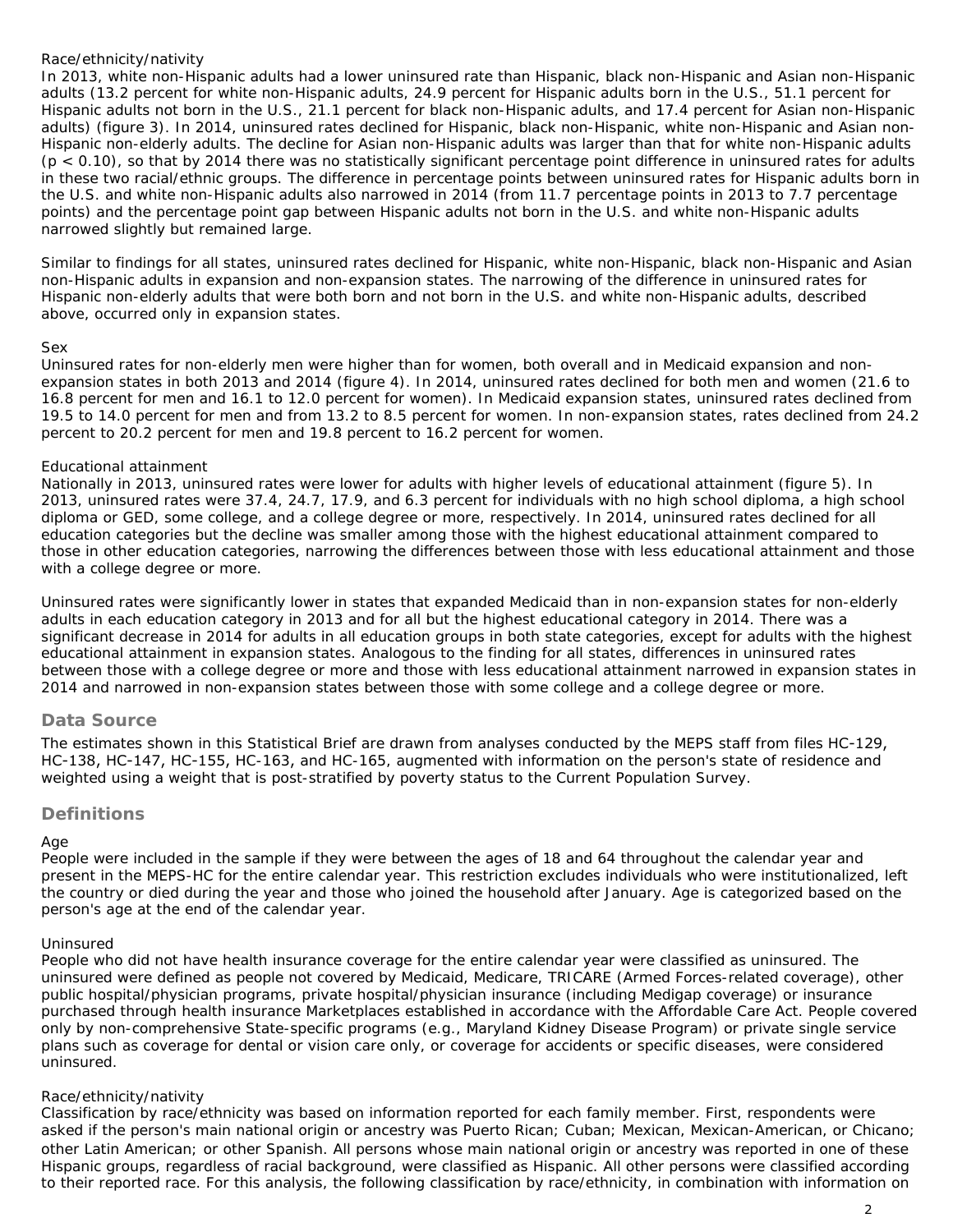U.S. (of any race), black non-Hispanic only, white non-Hispanic only, Asian non-Hispanic only, and other non-Hispanic or multiple races reported. nativity, was used: Hispanic adults who were born in the U.S. (of any race), Hispanic adults who were not born in the

#### *Education*

Information on the highest level of schooling completed or the highest degree received by a person was asked in the first round the person was included in the MEPS-HC. The categories included in this Statistical Brief include 12 or fewer years of school (no high school diploma), high school diploma or GED, some college, and a college degree or more.

### *Medicaid expansion states*

This analysis defined Medicaid expansion states as those states that implemented the ACA's Medicaid expansion at any time during calendar year 2014 and this definition was used to classify states in 2013 as well as in 2014. Medicaid expansion states included Arizona, Arkansas, California, Colorado, Connecticut, Delaware, District of Columbia, Hawaii, Illinois, Iowa, Kentucky, Maryland, Massachusetts, Michigan, Minnesota, Nevada, New Hampshire, New Jersey, New Mexico, New York, North Dakota, Ohio, Oregon, Rhode Island, Vermont, Washington, and West Virginia.

### **About MEPS-HC**

MEPS-HC is a nationally representative longitudinal survey that collects detailed information on health care utilization and expenditures, health insurance, and health status, as well as a wide variety of social, demographic, and economic characteristics for the U.S. civilian noninstitutionalized population. It is co-sponsored by the Agency for Healthcare Research and Quality and the National Center for Health Statistics. For more information about MEPS, call the MEPS information coordinator at AHRQ (301) 427-1406 or visit the MEPS Web site at [http://www.meps.ahrq.gov/.](http://www.meps.ahrq.gov/)

### **References**

Carroll, W. *The Uninsured in America, First Part of 2013: Estimates for the U.S. Civilian Noninstitutionalized Population under Age 65*. Statistical Brief #447. August 2013. Agency for Healthcare Research and Quality, Rockville, MD. [http://](http://meps.ahrq.gov/mepsweb/data_files/publications/st447/stat447.pdf) [meps.ahrq.gov/mepsweb/data\\_files/publications/st447/stat447.](http://meps.ahrq.gov/mepsweb/data_files/publications/st447/stat447.pdf)pdf

Cohen, J. *Design and Methods of the Medical Expenditure Panel Survey Household Component. MEPS Methodology Report No. 1*. AHCPR Pub. No. 97-0026. Rockville, MD. Agency for Healthcare Policy and Research, 1997. [http://www.meps.ahrq.gov/mepsweb/data\\_files/publications/mr1/mr1.pdf](http://www.meps.ahrq.gov/mepsweb/data_files/publications/mr1/mr1.pdf)

Ezzati-Rice, T.M., Rohde, F. *Greenblatt, J. Sample Design of the Medical Expenditure Panel Survey Household Component, 1998-2007*. Methodology Report No. 22. March 2008. Agency for Healthcare Research and Quality, Rockville, MD. [http://meps.ahrq.gov/mepsweb/data\\_files/publications/mr22/mr22.](http://meps.ahrq.gov/mepsweb/data_files/publications/mr22/mr22.pdf)pdf

Kaiser Family Foundation. *Status of State Action on the Medicaid Expansion Decision. Kaiser Family Foundation, 2016*. Accessed on June 2. 2016. Available from: [http://kff.org/medicaid/state-indicator/state-activity-around-expanding](http://kff.org/medicaid/state-indicator/state-activity-around-expanding-medicaid-under-the-affordable-care-act/)[medicaid-under-the-affordable-care-act/.](http://kff.org/medicaid/state-indicator/state-activity-around-expanding-medicaid-under-the-affordable-care-act/))

Rhoades, J.A. and Cohen, S.B. *The Long-Term Uninsured in America, 2008–2011 (Selected Intervals): Estimates for the U.S. Civilian Noninstitutionalized Population under Age 65*. Statistical Brief #424. November 2013. Agency for Healthcare Research and Quality, Rockville, MD. [http://meps.ahrq.gov/mepsweb/data\\_files/publications/st424/stat424.](http://meps.ahrq.gov/mepsweb/data_files/publications/st424/stat424.pdf)pdf

Roemer, M. *The Uninsured in America, First Part of 2012: Estimates for the U.S. Civilian Noninstitutionalized Population under Age 65*. Statistical Brief #422. September 2013. Agency for Healthcare Research and Quality, Rockville, MD. [http://meps.ahrq.gov/mepsweb/data\\_files/publications/st422/stat422.](http://meps.ahrq.gov/mepsweb/data_files/publications/st422/stat422.pdf)pdf

Vistnes, J., Lipton, B. and Miller G.E. *Uninsurance and Insurance Transitions Before and After 2014: Estimates for U.S., Non-Elderly Adults by Health Status, Presence of Chronic Conditions and State Medicaid Expansion Status*. Statistical Brief #490. June 2016. Agency for Healthcare Research and Quality, Rockville, MD. [http://meps.ahrq.gov/mepsweb/](http://meps.ahrq.gov/mepsweb/data_files/publications/st490/stat490.pdf) [data\\_files/publications/st490/stat490.](http://meps.ahrq.gov/mepsweb/data_files/publications/st490/stat490.pdf)pdf

Vistnes, J. and Miller G.E. *Transitions in Health Insurance Coverage for Non-Elderly Adults in the U.S. Civilian Noninstitutionalized Population: 2013-2014 and Selected Preceding Two-Year Periods*. Statistical Brief #489. June 2016. Agency for Healthcare Research and Quality, Rockville, MD. [http://meps.ahrq.gov/mepsweb/data\\_files/publications/st489/stat489.](http://meps.ahrq.gov/mepsweb/data_files/publications/st489/stat489.pdf)pdf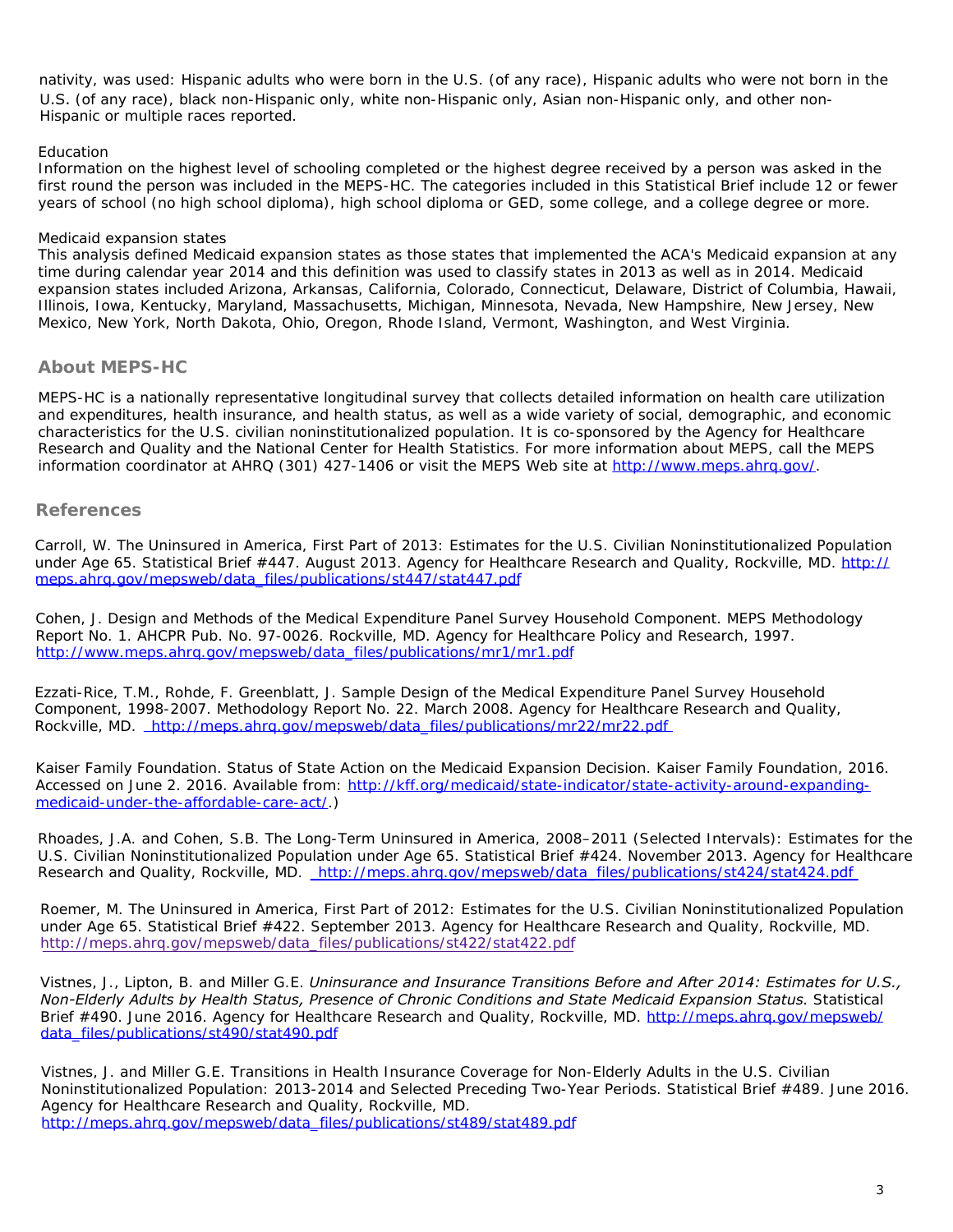# **Suggested Citation**

Vistnes, J. and Lipton, B. *The Uninsured in America: Estimates of the Percentage of Non-Elderly Adults Uninsured throughout Each Calendar Year, by Selected Population Subgroups and State Medicaid Expansion Status: 2013 and 2014*. Statistical Brief #488. June 2016. Agency for Healthcare Research and Quality, Rockville, MD. [http://meps.ahrq.gov/mepsweb/data\\_files/publications/st488/stat488.](http://meps.ahrq.gov/mepsweb/data_files/publications/st488/stat488.pdf)pdf

\*\*\*

AHRQ welcomes questions and comments from readers of this publication who are interested in obtaining more information about access, cost, use, financing, and quality of health care in the United States. We also invite you to tell us how you are using this Statistical Brief and other MEPS data and tools and to share suggestions on how MEPS products might be enhanced to further meet your needs. Please email us at [MEPSProjectDirector@ahrq.hhs.gov](mailto:MEPSProjectDirector@ahrq.hhs.gov) or send a letter to the address below:

Joel W. Cohen, PhD, Director Center for Financing, Access, and Cost Trends Agency for Healthcare Research and Quality 5600 Fishers Lane, Mailstop 07W41A Rockville, MD 20857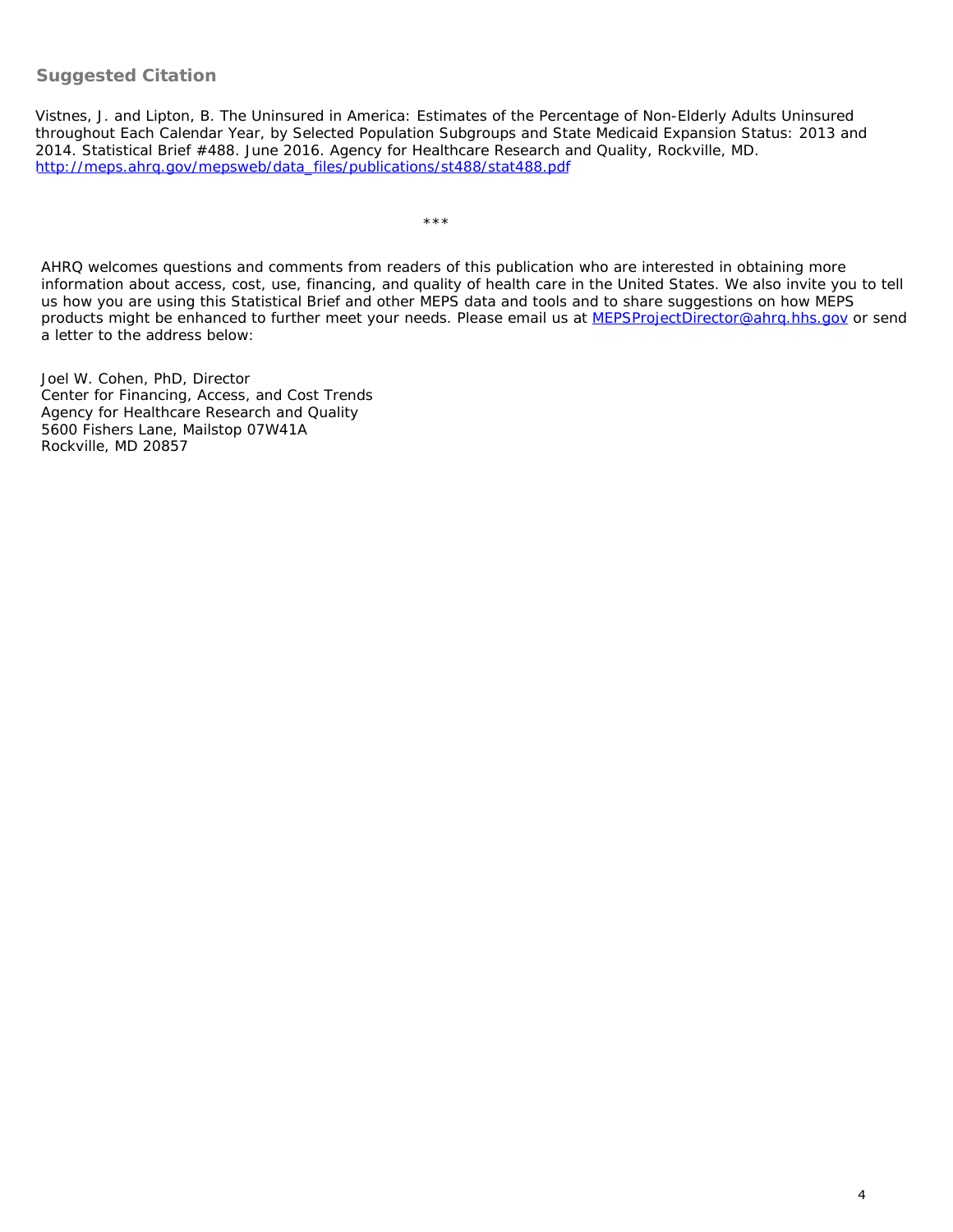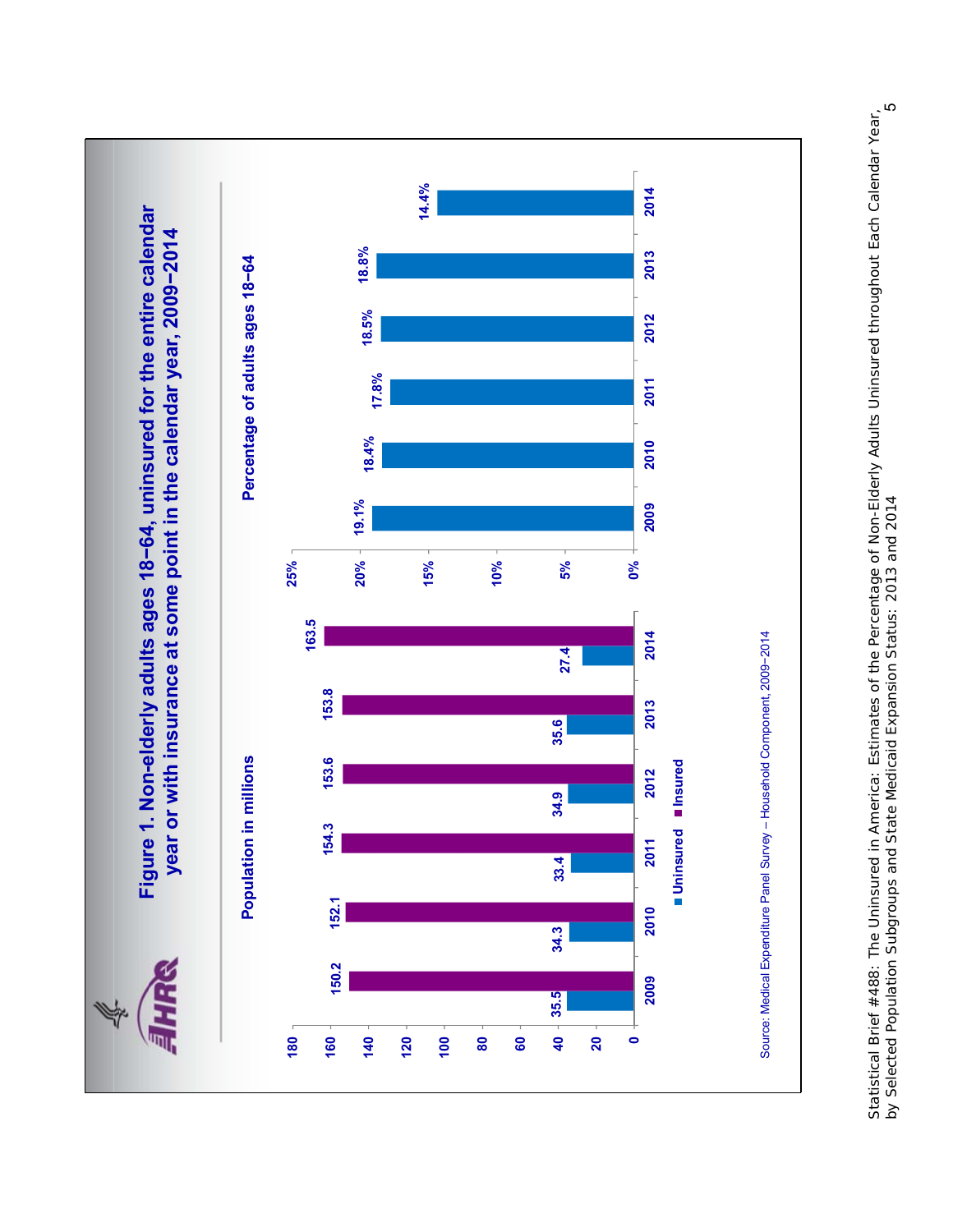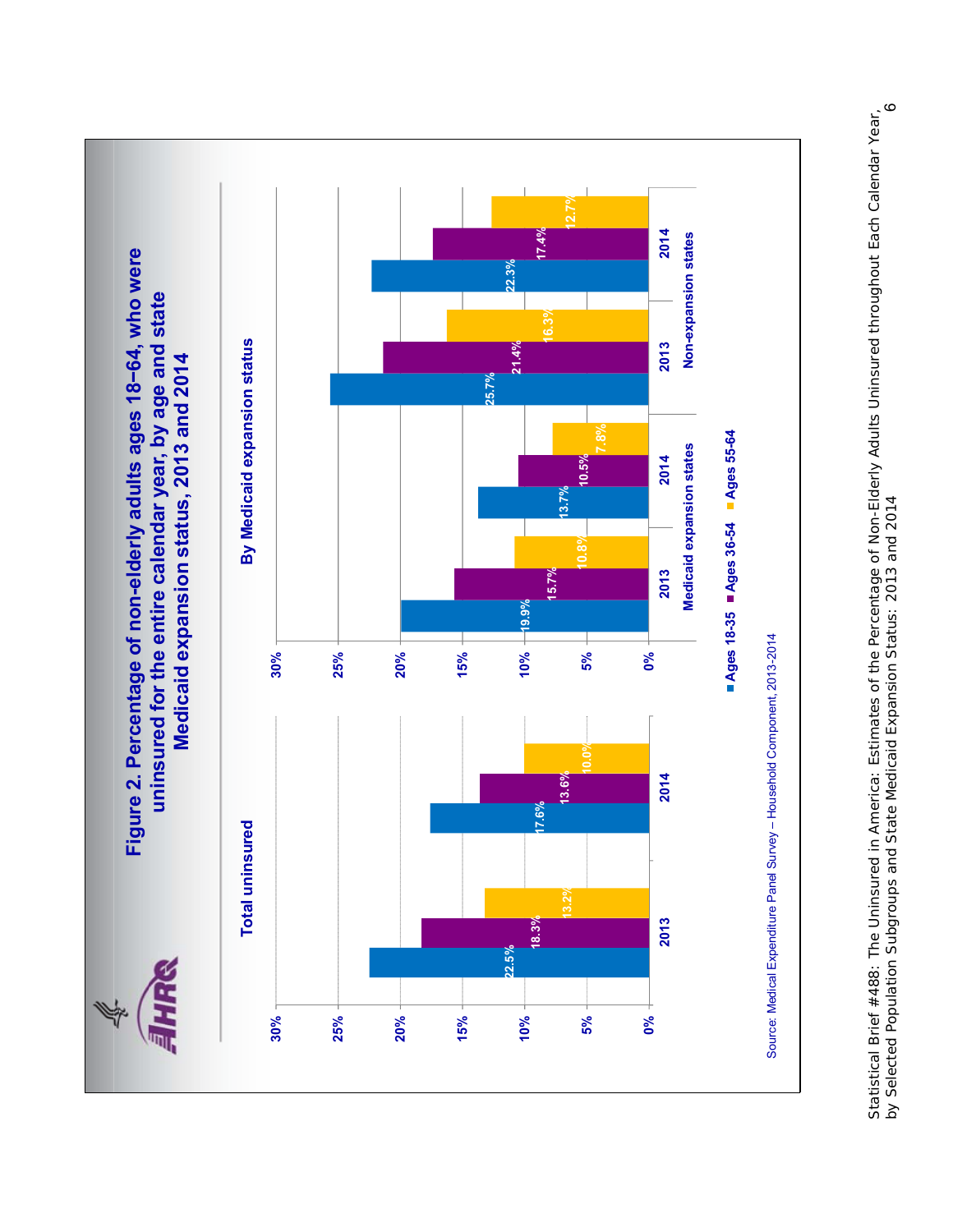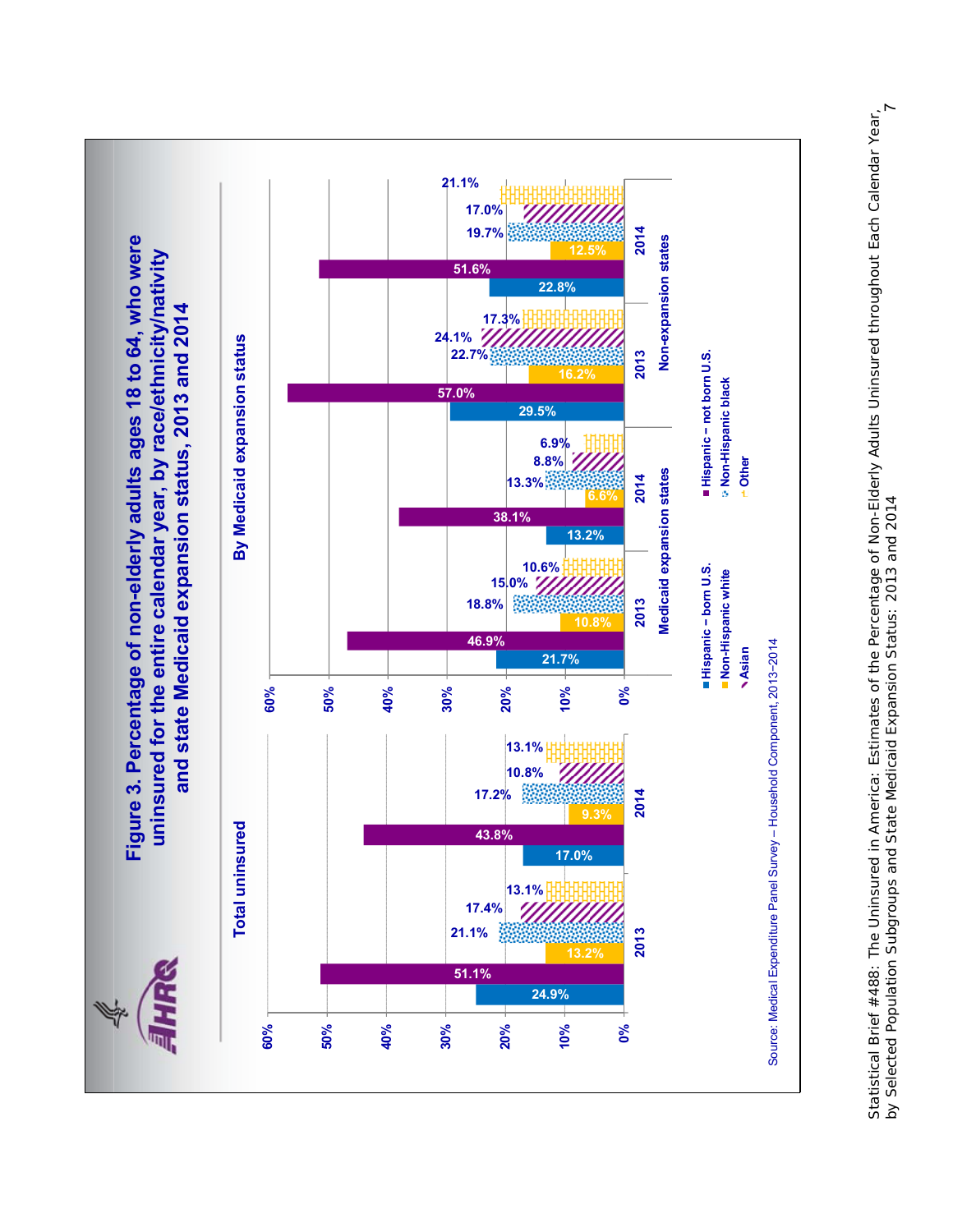